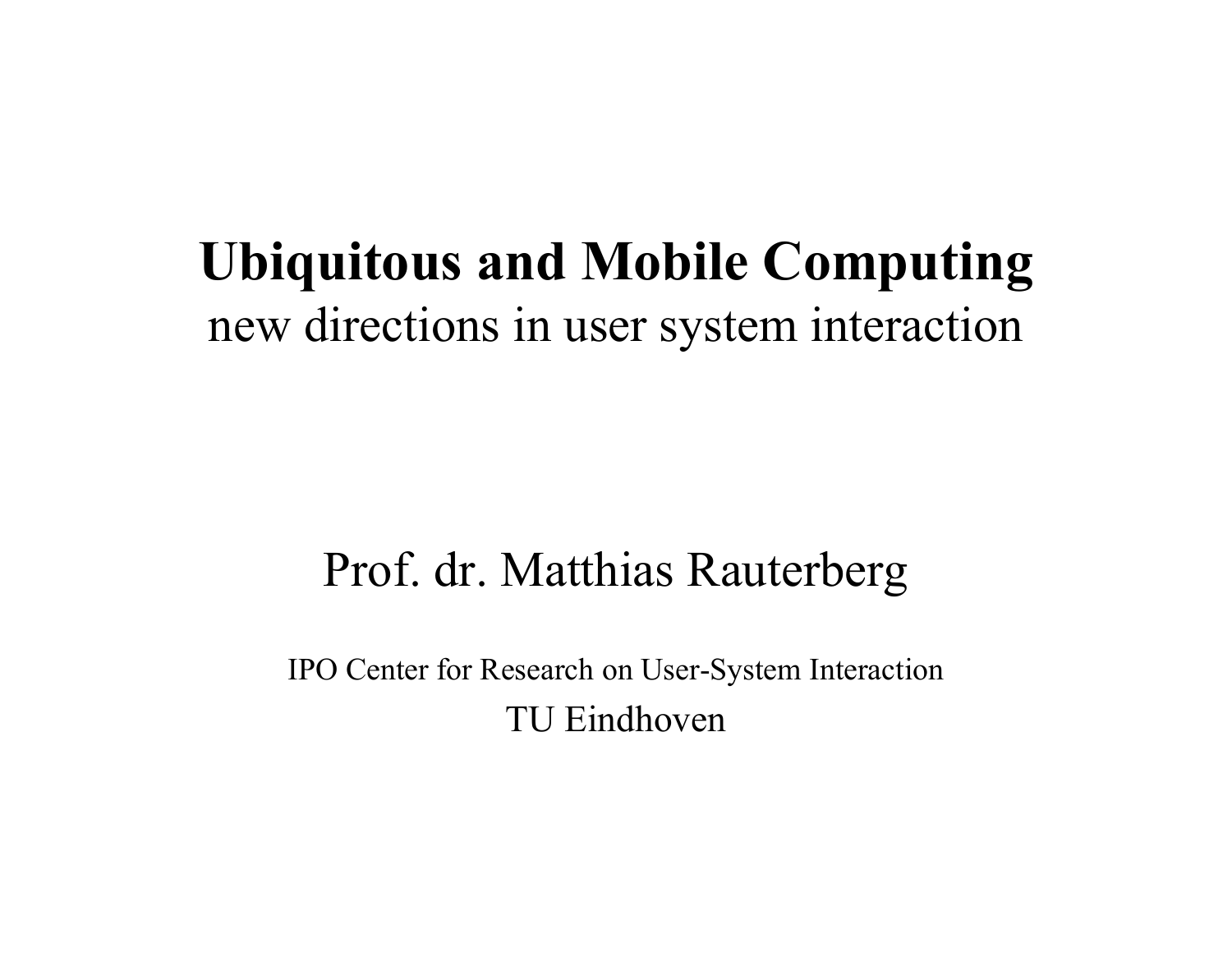# **Wireless Communications**



- $\bullet$  Mobile Phones' Wireless Data units will have the most often used interfaces.
- $\bullet$  One of the major impact of wireless communications will be the **synchronization of social activities** in time and space.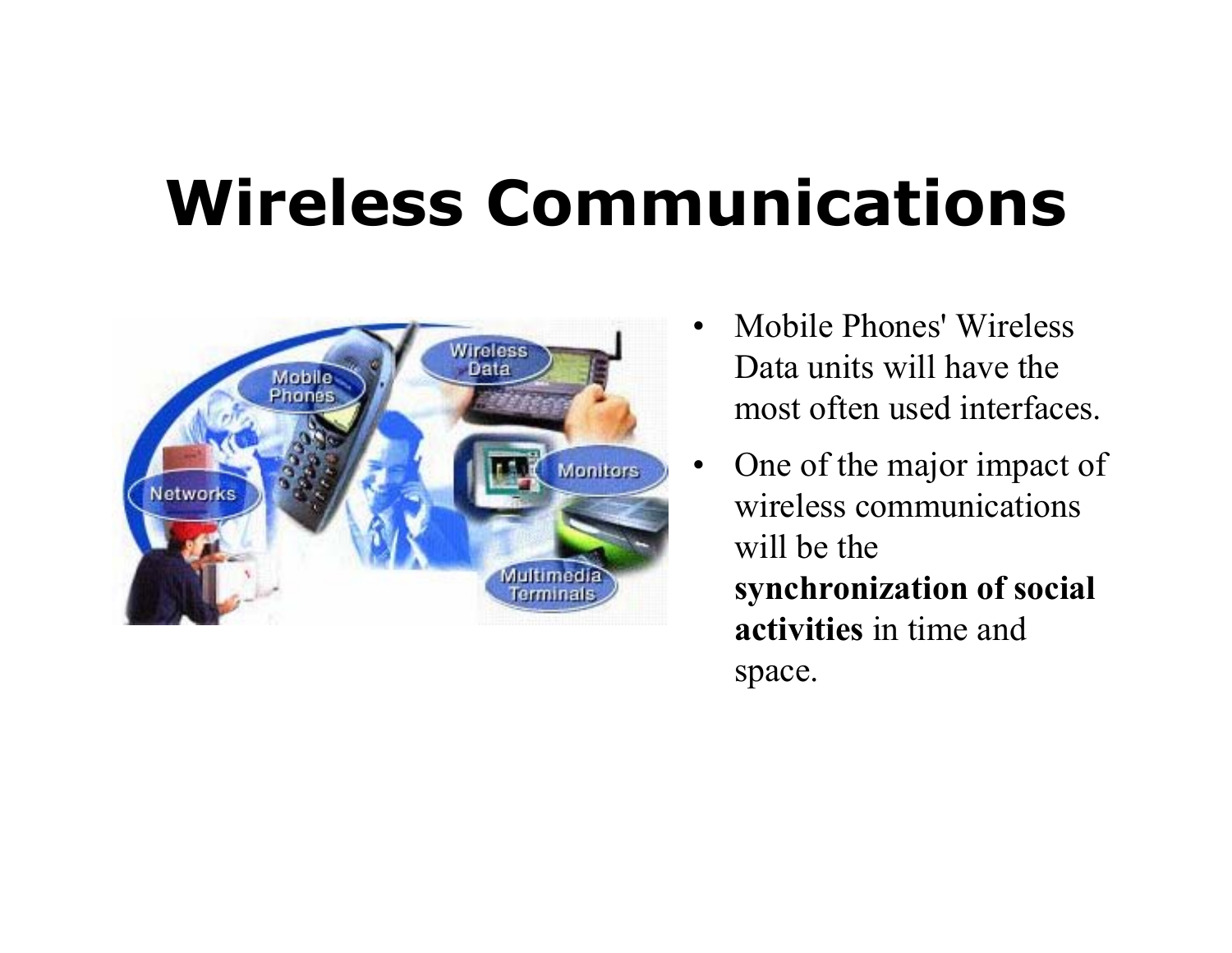# Ubiquitous Computing

- Two issues are of crucial importance: location and scale
- $\bullet$ Location : ubiquitous computers must know where they are
- $\bullet$ Inch-scale machines: approximate active Post-It notes
- $\bullet$ Foot-scale machines: like a sheet of paper (or a book or a magazine)
- $\bullet$ Yard-scale machines: the equivalent of a blackboard or bulletin board
- Prototype tabs, pads and boards are just the beginning of ubiquitous computing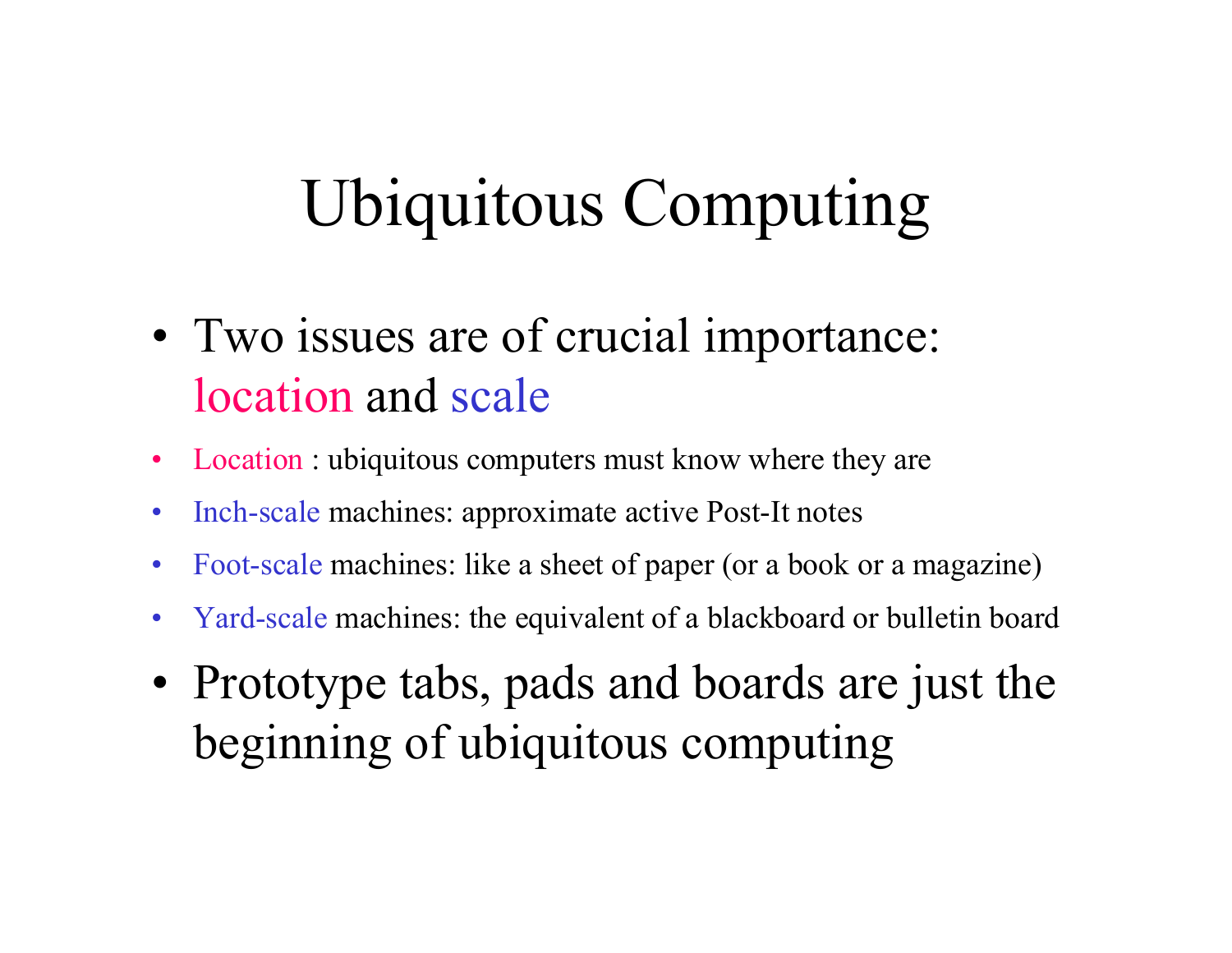# Mobile Computing

#### **Mobile application categories:**

- information access
- •communication
- computer supported collaboration
- remote control
- local data/applications

Three characteristics differentiate a tab, pad etc. and the kinds of applications that it supports from traditional personal computers:

 **Portability**: very small form factor, lowweight

#### – **Communication**:

low-latency interaction between users and system

**Context-sensitive operation**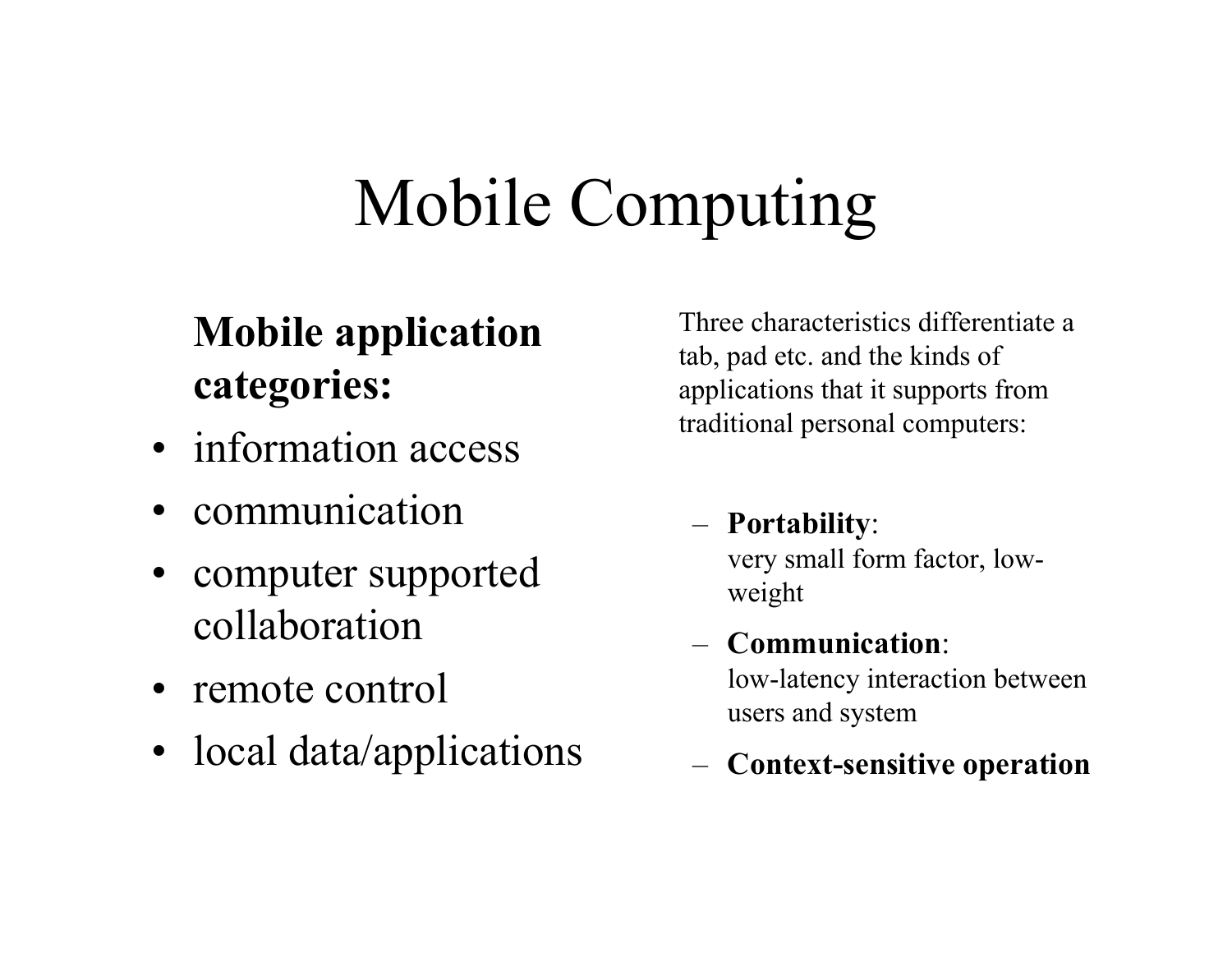## Half-QWERTY



- $\bullet$  Typing With One Hand Using Your Two-handed Skills
- $\bullet$  Half-QWERTY is a one-handed typing technique, designed to facilitate the transfer of two-handed typing skill to the one-handed condition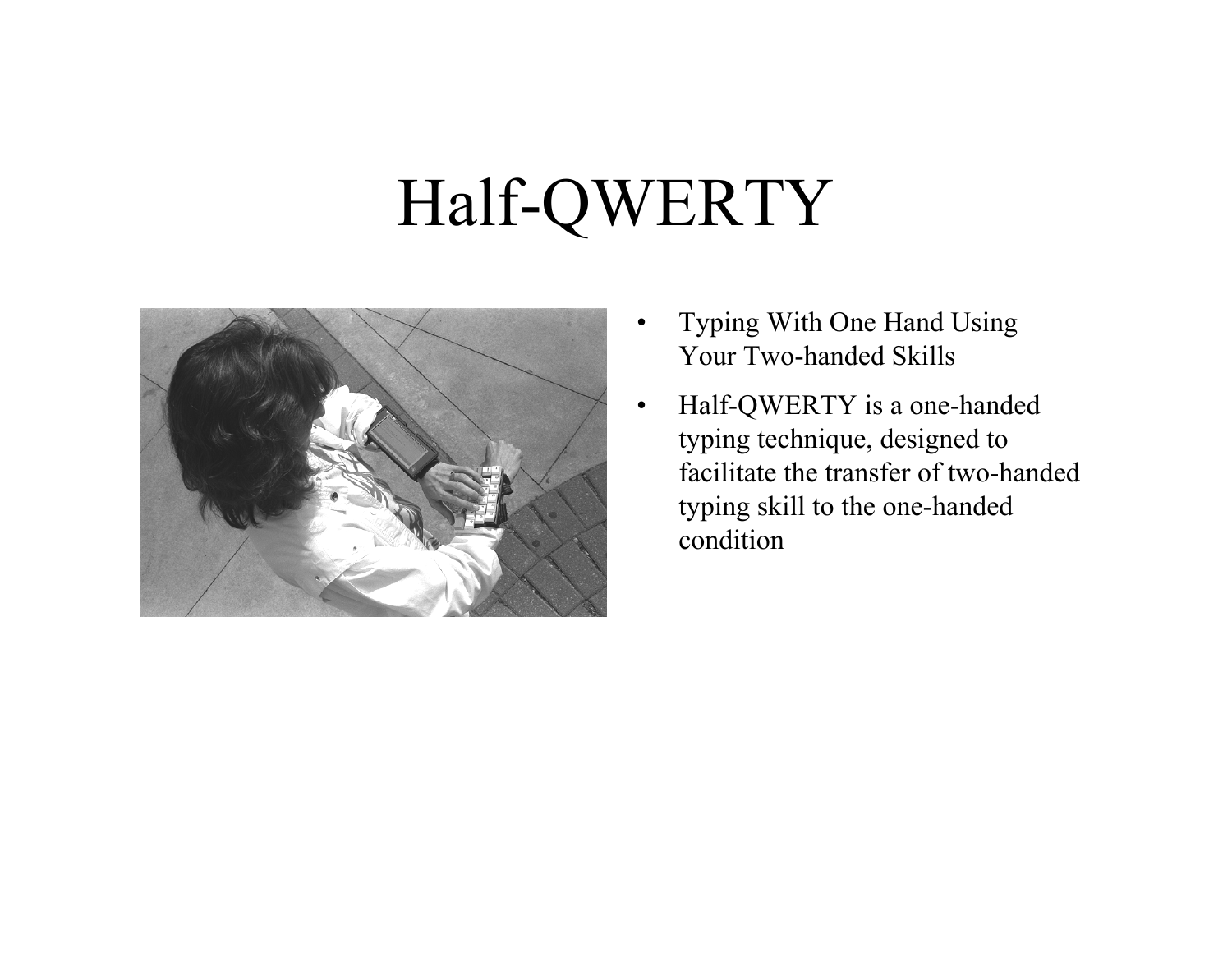#### The PARCtab



- $\bullet$  The PARCtab is most easily operated with two hands: one to hold the tab, the other to use a passive stylus or a finger to touch the screen.
- $\bullet$  But since office workers often seem to have their hands full, we designed the tab so that three mechanical buttons fall beneath the fingers of the same hand that holds the tab, allowing one-handed use.
- $\bullet$  The device also includes a piezoelectric speaker so that applications can generate audio feedback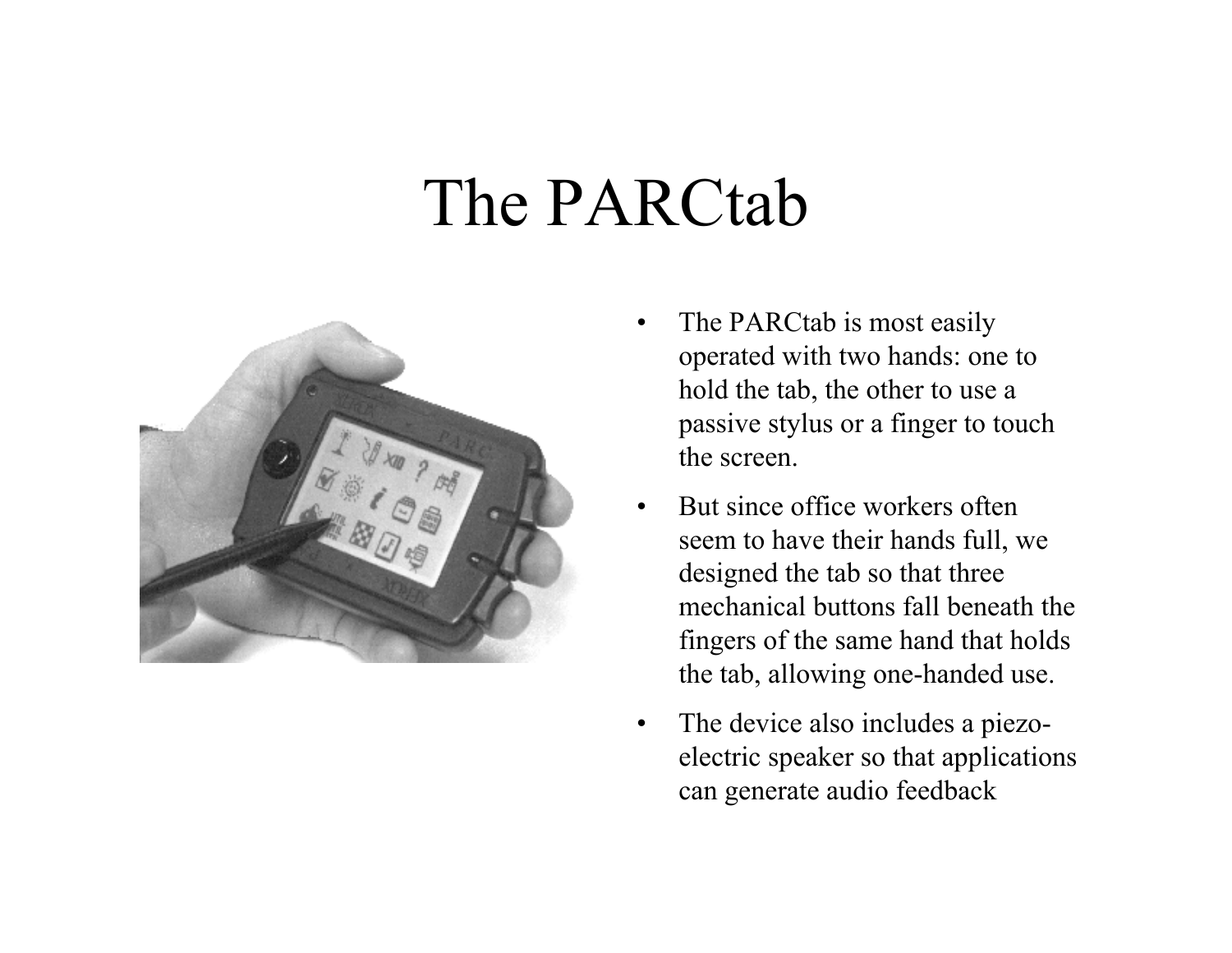#### The Unistroke alphabet

- a b c d c f g h i j k l m
- $\begin{array}{l} \texttt{A} \texttt{B} \texttt{B} \texttt{B} \texttt{B} \texttt{C} \texttt{C} \texttt{C} \texttt{D} \texttt{C} \texttt{C} \texttt{D} \texttt{C} \texttt{D} \texttt{C} \texttt{D} \texttt{D} \texttt{D} \texttt{D} \texttt{D} \texttt{D} \texttt{D} \texttt{D} \texttt{D} \texttt{D} \texttt{D} \texttt{D} \texttt{D} \texttt{D} \texttt{D} \texttt{D} \texttt{D} \texttt{D} \texttt{D} \texttt{D} \texttt$  $\mathfrak{a}$
- • Techniques for handwriting recognition have improved in recent years, and are used on some PDAs for text entry.
- • But they are still far from ideal since they respond differently to the unique writing characteristics of each operator.
- $\bullet$  Xerox PARC have experimented on the PARCTAB with Unistrokes, which depart from the traditional approach in that they require the user to learn a new alphabet---one designed specifically to make handwriting easier to recognize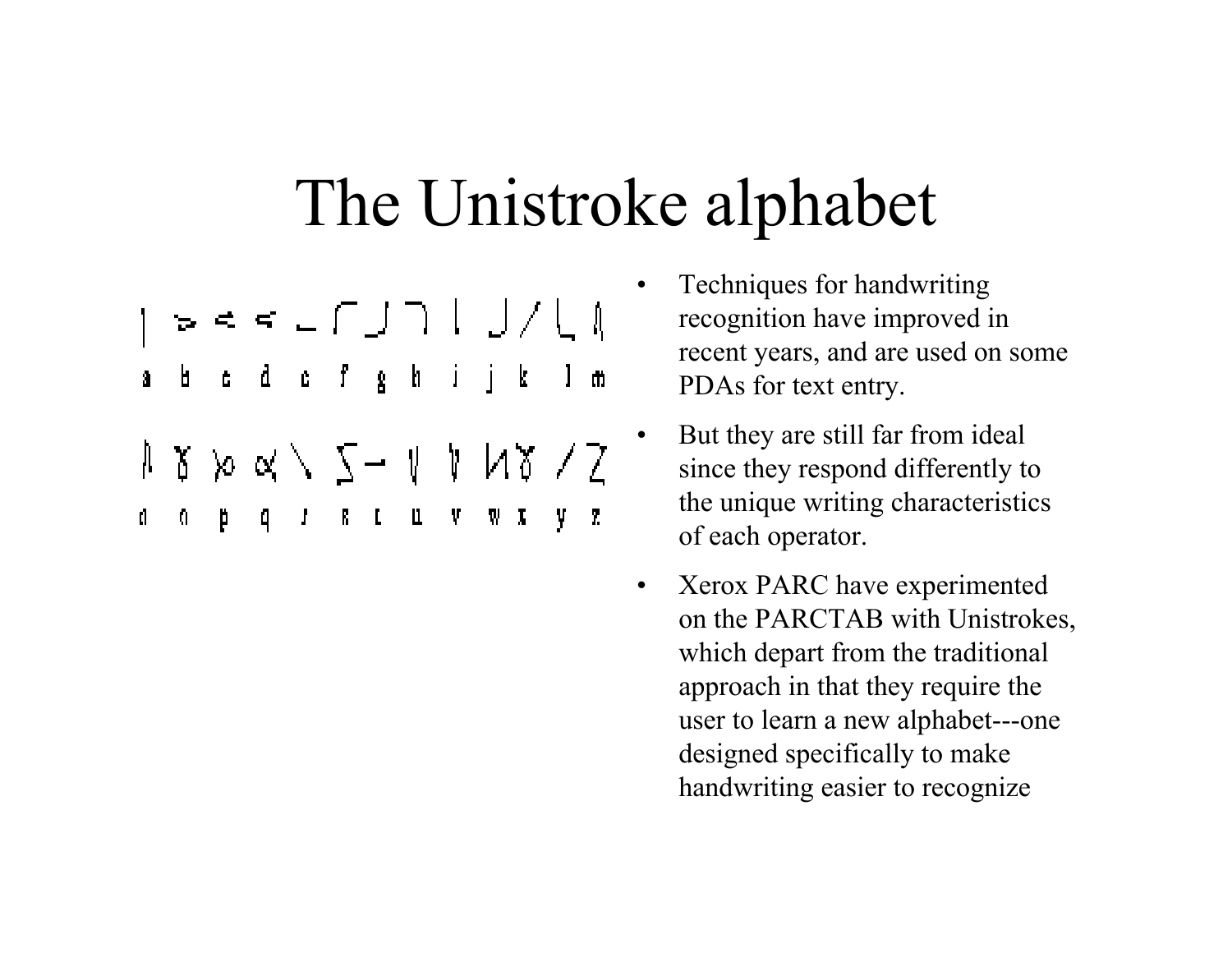#### The PalmPilot



- $\bullet$  The PalmPilot has a lot functionality.
- $\bullet$  This device fits with its pocket size into one hand.
- $\bullet$  There is a communication channel via IR to the PC.
- $\bullet$  Small, and a reasonable price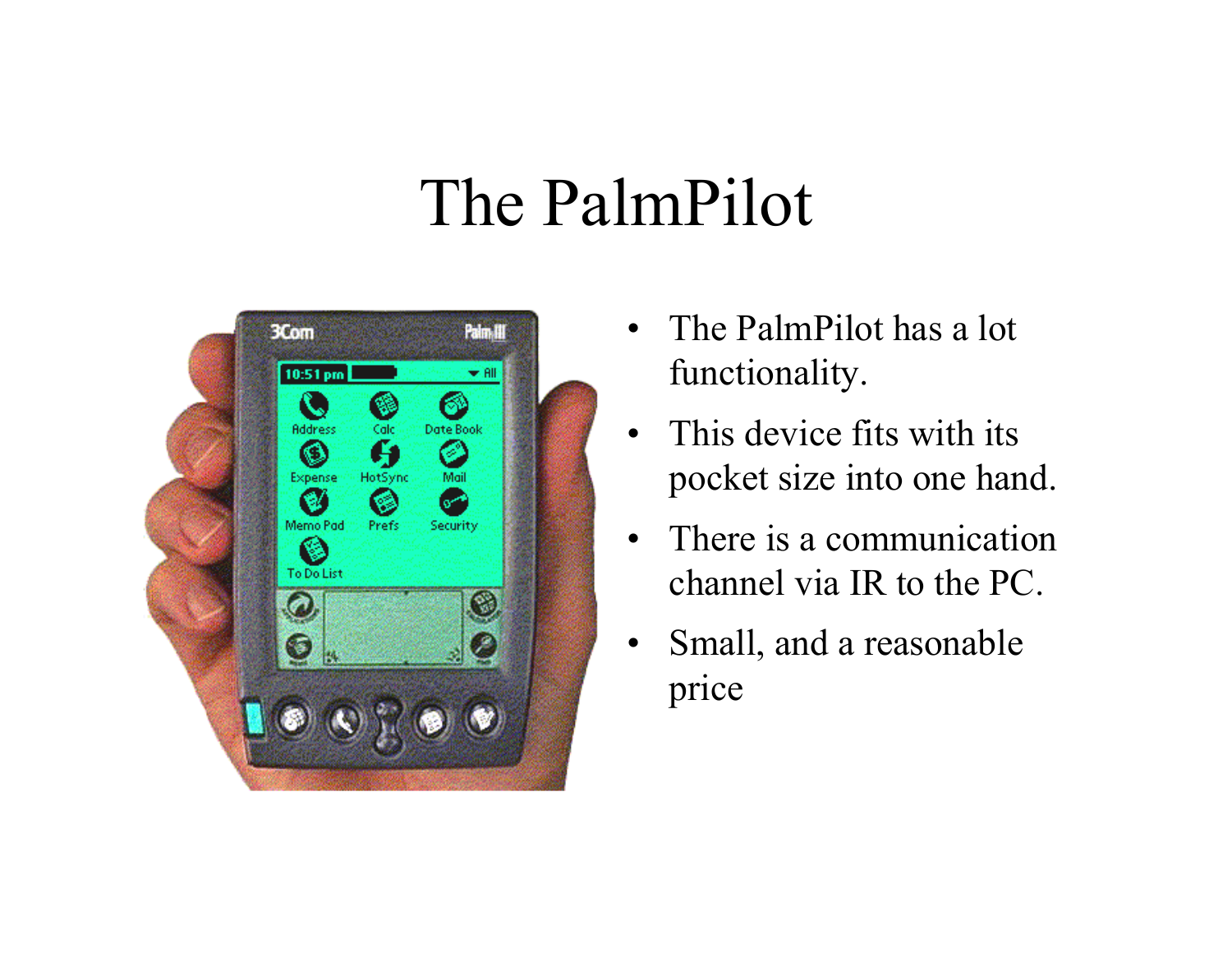### Handwritten Input for PalmPilot



- Input similar to "natural" alphabet
- •not user specific
- • minimize the user's learning and adapting costs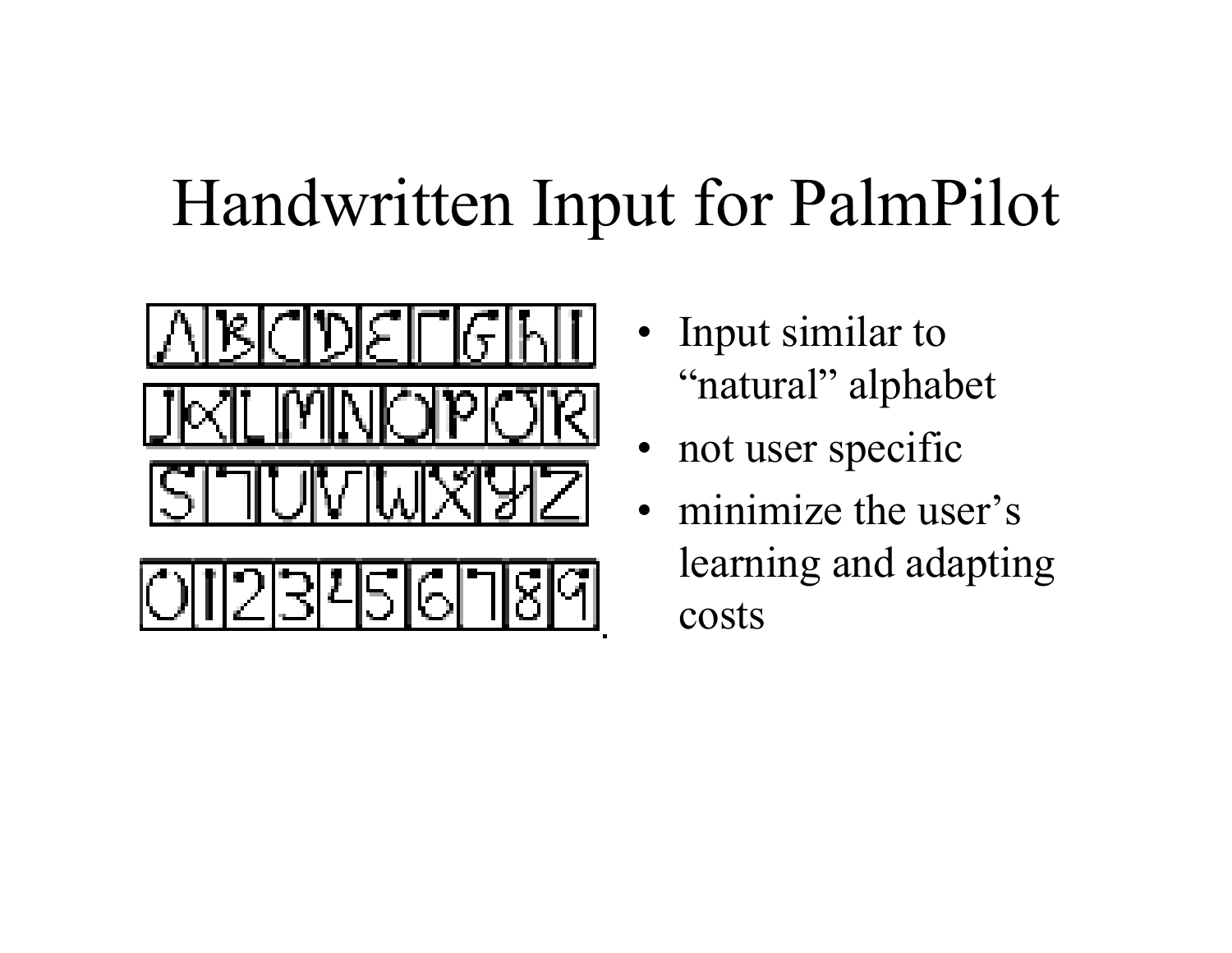#### The PARCTAB transceiver

•



 Xerox PARC designed the transceiver conservatively to ensure reliable communication. For transmission, two dozen IR emitters are placed at 15 degree intervals on a circular printed circuit board. For reception, two detectors provide a total viewing angle of 360 degrees. The transceiver is designed to be attached to a ceiling, preferably in the middle of a room as this usually gives an unobscured communication path over the required area.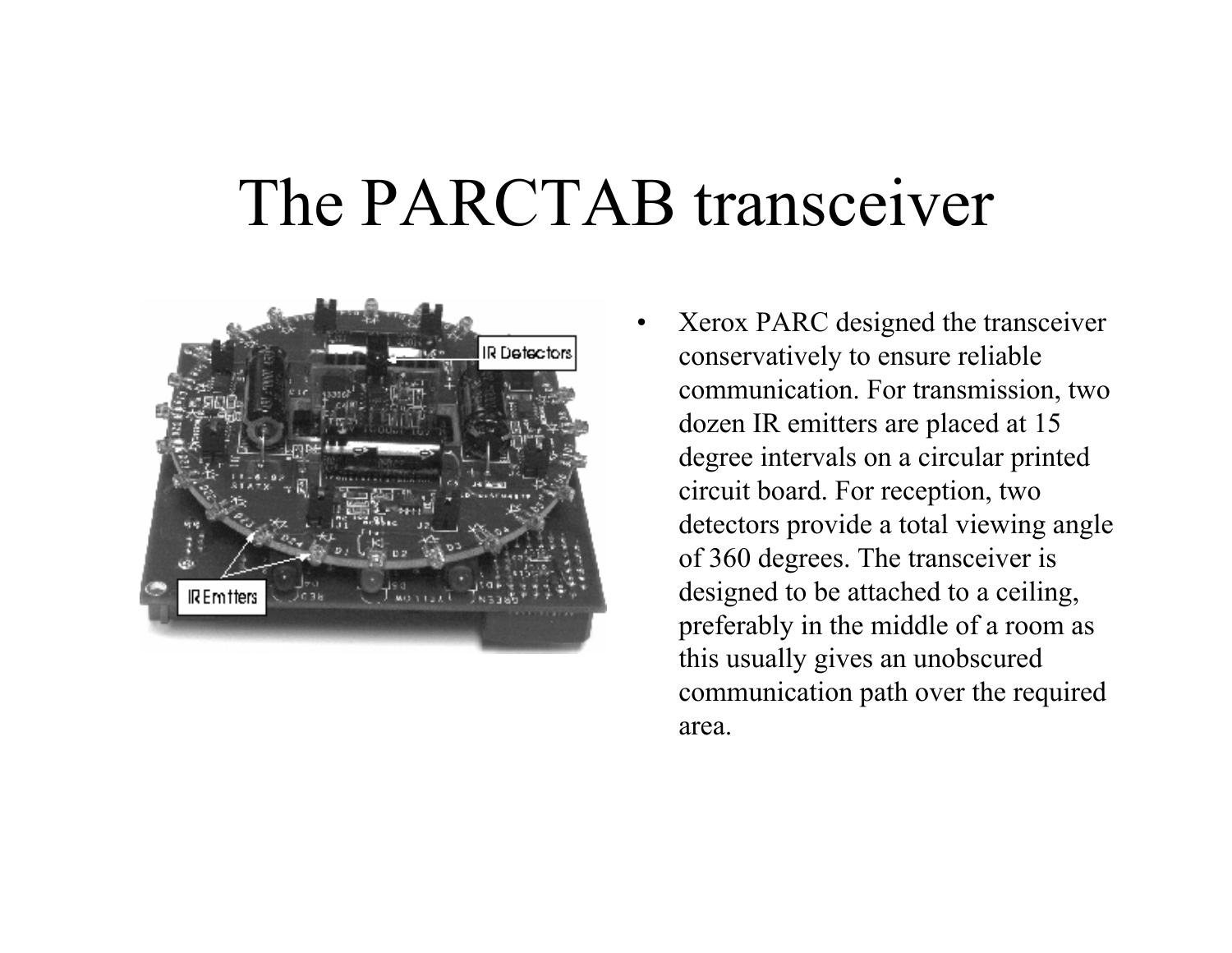### Love-Gety



- $\bullet$  There's a Lovegety for men (blue underside), and a Lovegety for women (pink underside).
- $\bullet$  They notify each other when a Lovegety of the opposite sex is in range.
- $\bullet$  The lovegety operates on 300Mhz frequency and uses 2 AAA batteries.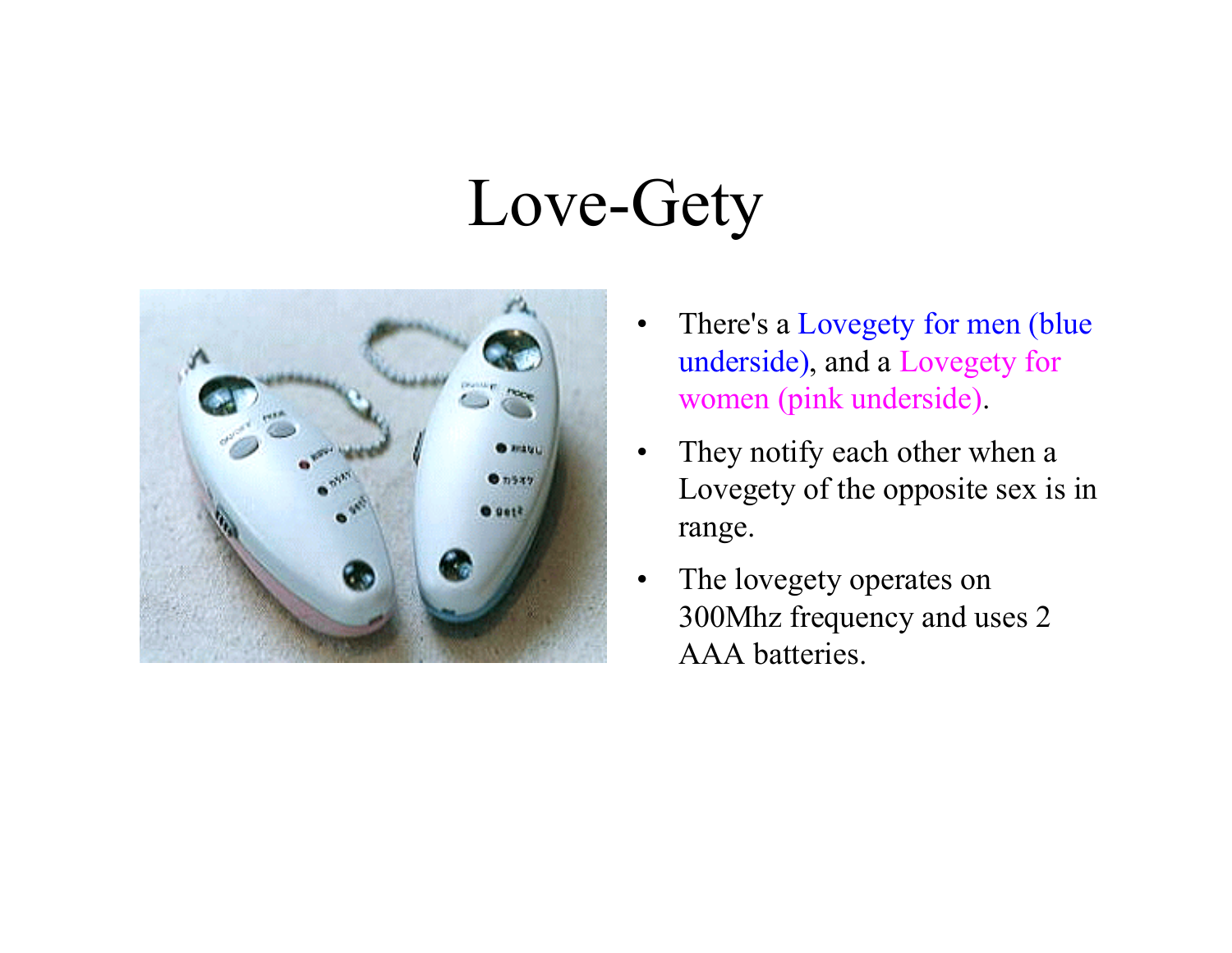#### How to operate a Love-Gety



- • Turn on the "**POWER SWITCH**" and select the "**MODE**" you want with the "**MODE SWITCH**".
- • You can confirm the "**MODE**" you just selected while the red indicator blinks.
- • The larger "**GET**" light on the LOVEGETY blinks when someone with a Lovegety of the opposite sex has selected the same "**MODE**" as your *LOVEGETY*.
- • The "**FIND**" light on the *LOVEGETY* also blinks when someone nearby with an opposite sex *LOVEGETY*, has their LOVEGETY on but under a different "**MODE**".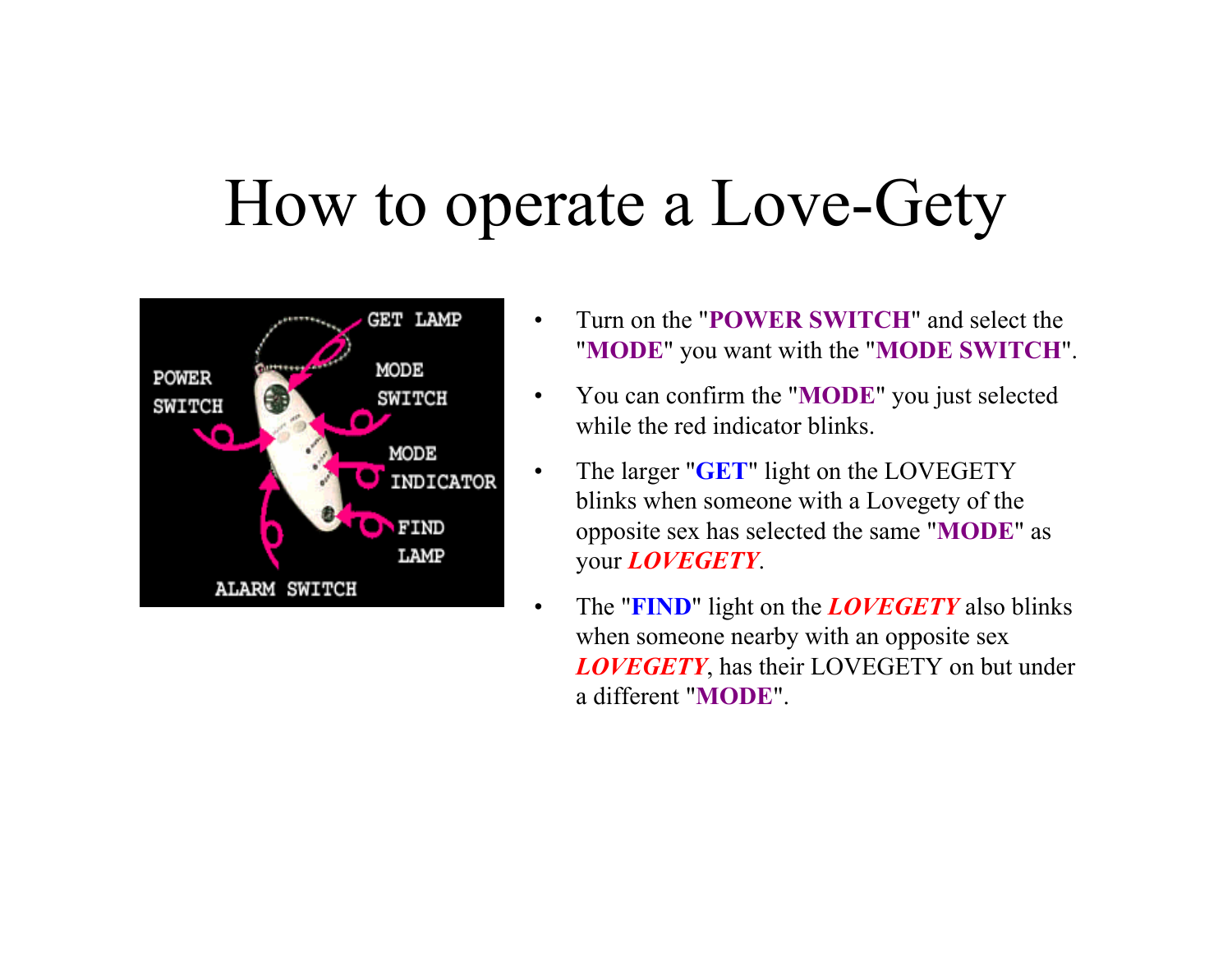#### Wearable Computer

- Providing hands-free operation
- Sharing the data in real-time with background
- Supporting user comfort
- Allowing audio interactions in a noisy environment
- Creating a simple user interface
- Keeping costs down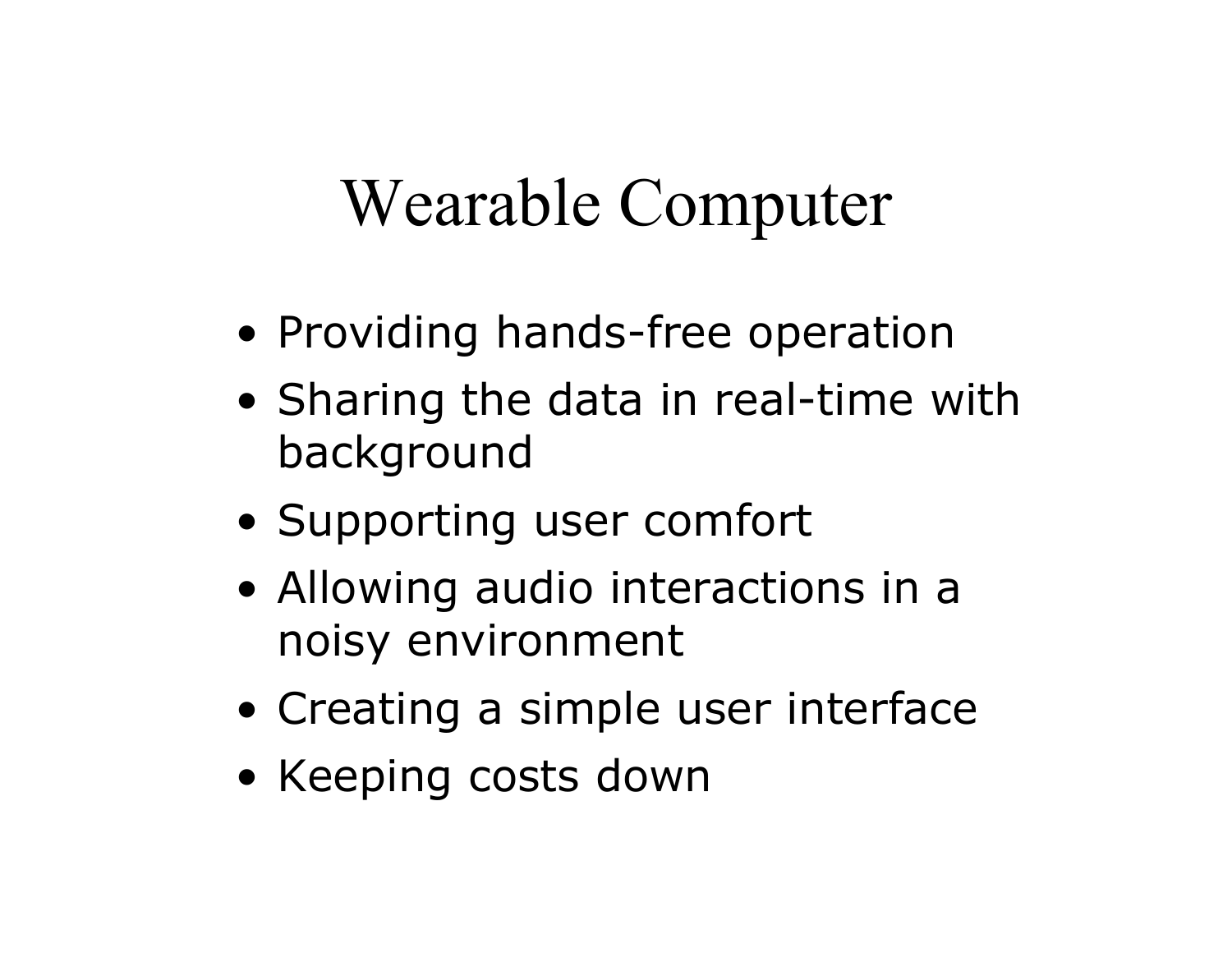#### **Electronic Performance Support System**



- • Food processing plant worker with a first-generation prototype wearable computer.
- Possible applications include support for quality control data collection or assistance with environmental auditing.
- $\bullet$  This system gives its users the information the users need to perform a task as they actually perform the task.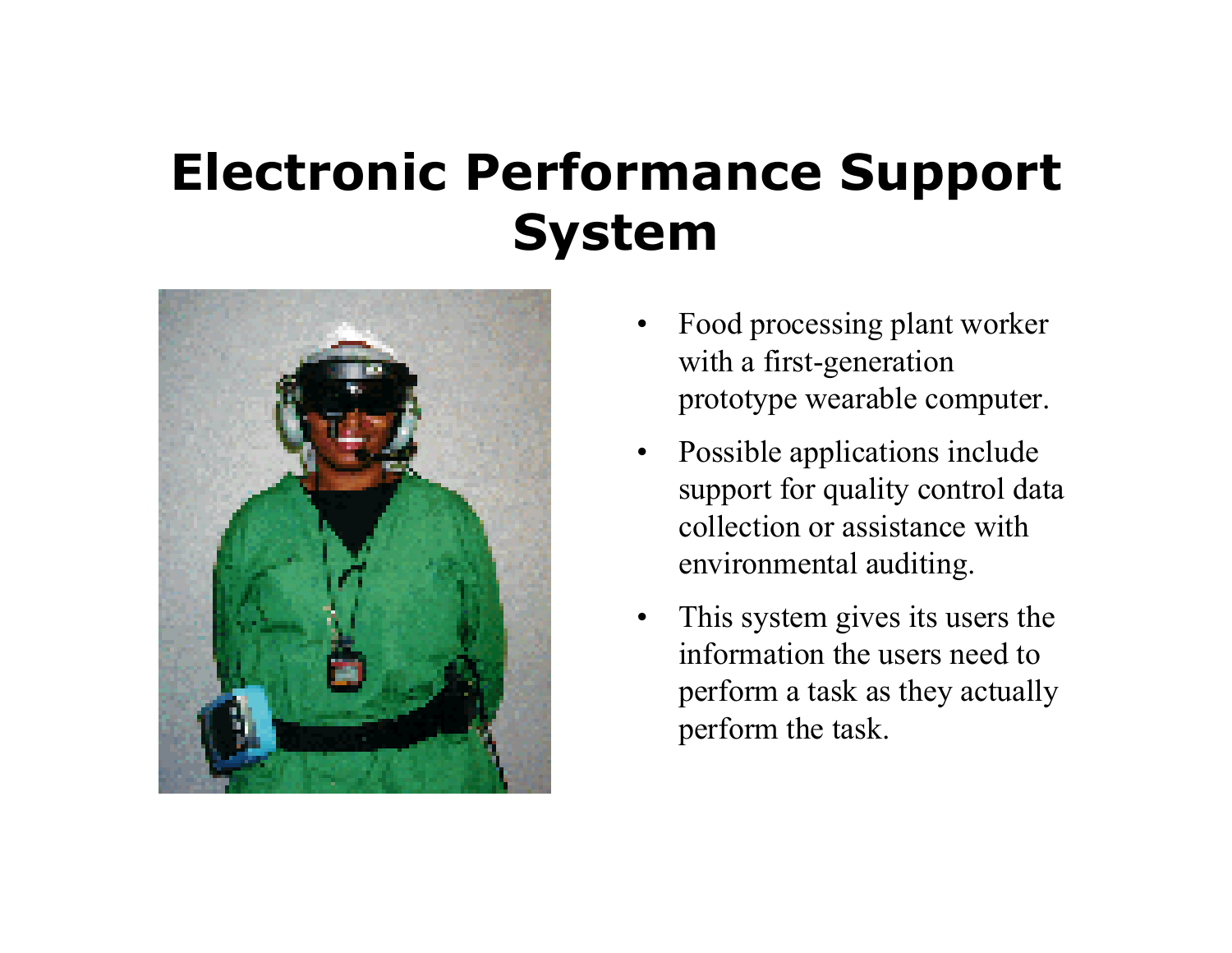# Airline Applications

•

•



- • This remarkable ultra-lightweight computer, worn as a belt, delivers maximum information to users with a minimum of work.
- Designed for individuals who demand mobility, this computer offers voice control and heads up display for complete, hands-free operation.
- Users can enter or retrieve information while going about their jobs, instead of constantly returning to the shop area to check a stationary computer, or stopping work to punch keys.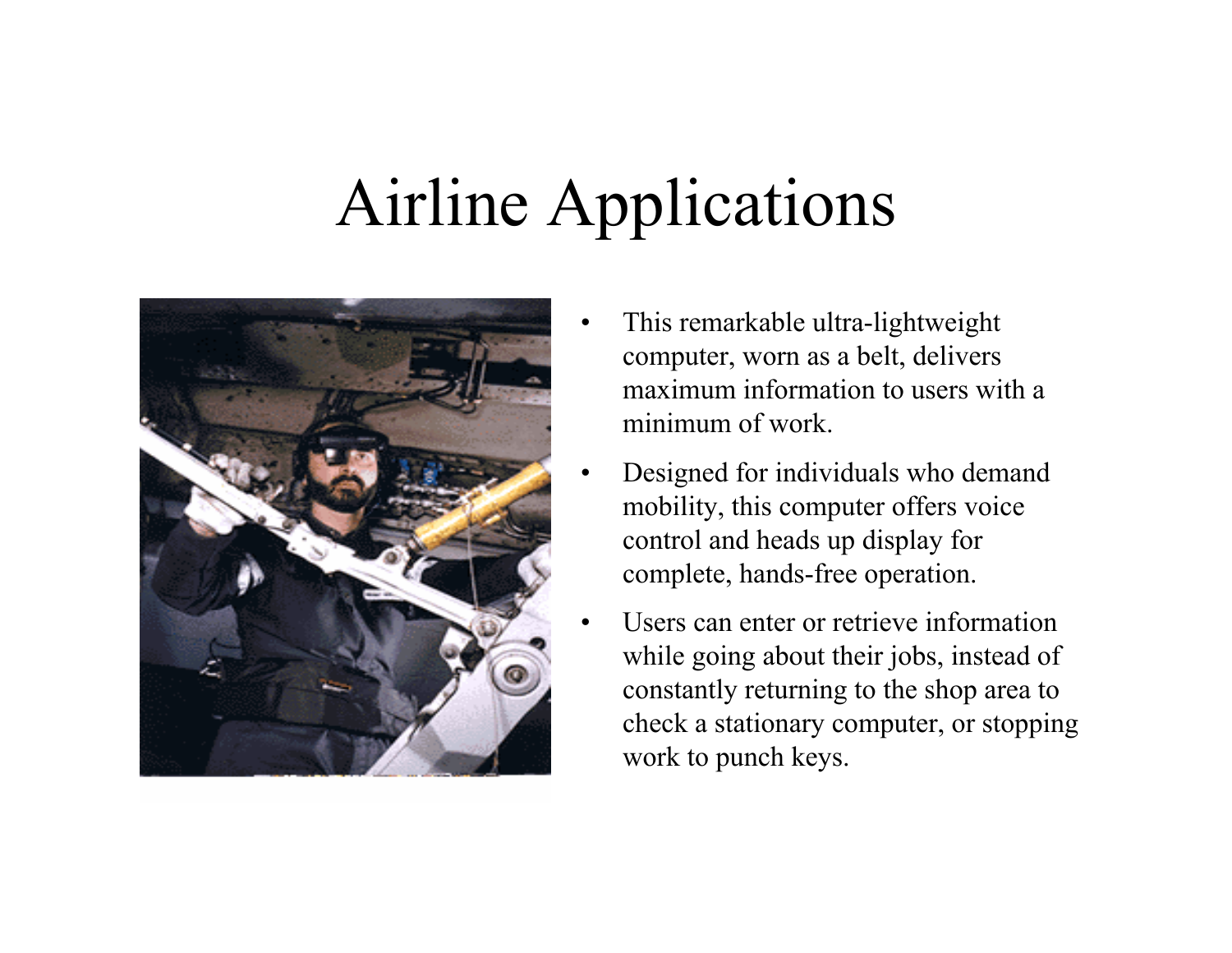#### The Interactive Office



- • A project team enters the room. The "room senses" the members of the team, compares this list to previous users of the room and identifies a team and the project discussed at the last meeting.
- • The content and the structure of the information is displayed again on the different roomware components (e.g., the DynaWall, the InteracTable).
- • A generalization of this idea results in what GMD calls *attentive, active, and adaptive rooms or environment .*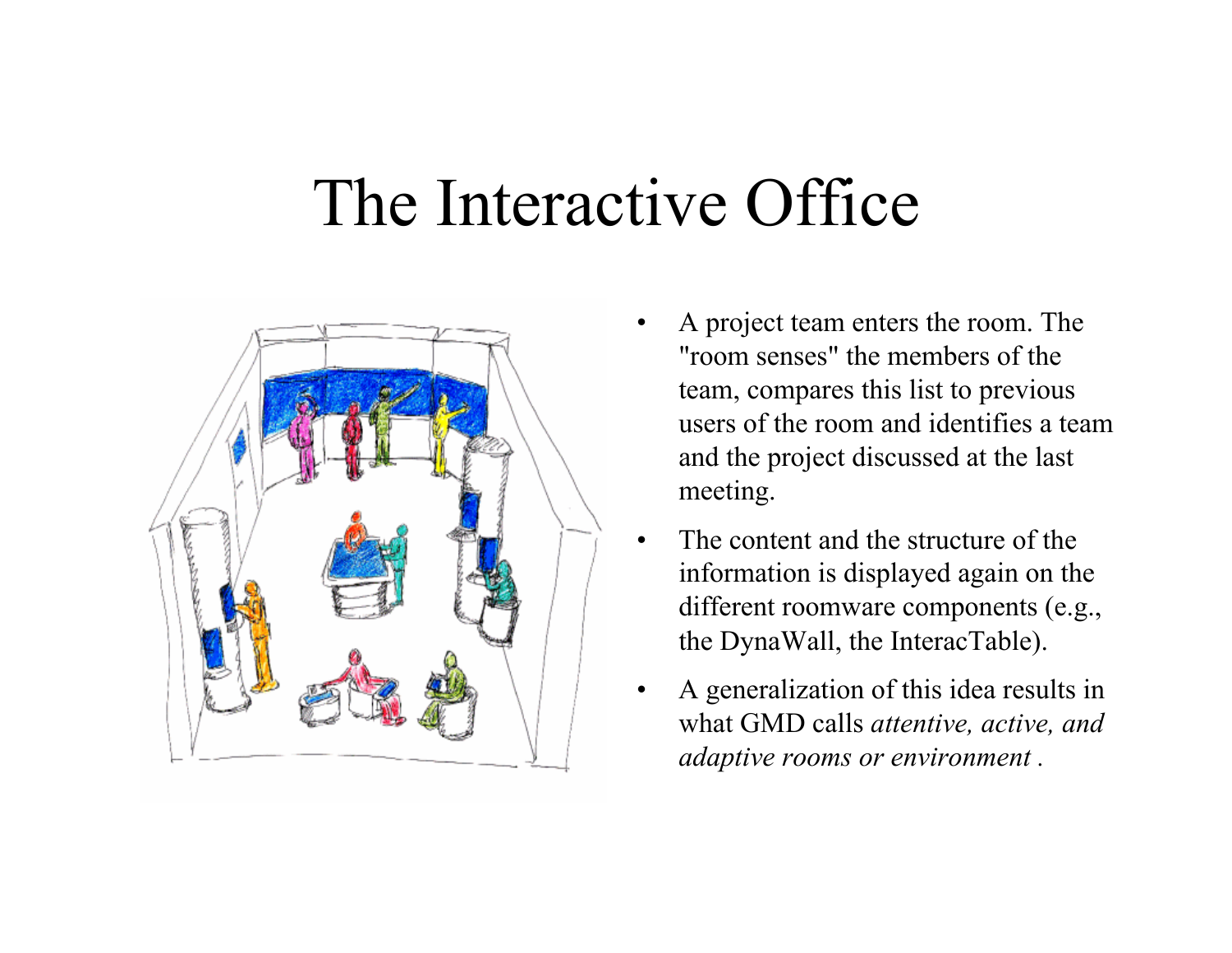#### The InteracTable



- • The current stand-up version of the InteracTable is built as a vertical rear-projection unit with a touchsensitive display surface.
- $\bullet$  Inside the table, an LCD beamer projects a high-resolution image of 1024x768 pixels to the top of the table.
- $\bullet$  The integrated wireless network provides the InteracTable with a high degree of flexibility